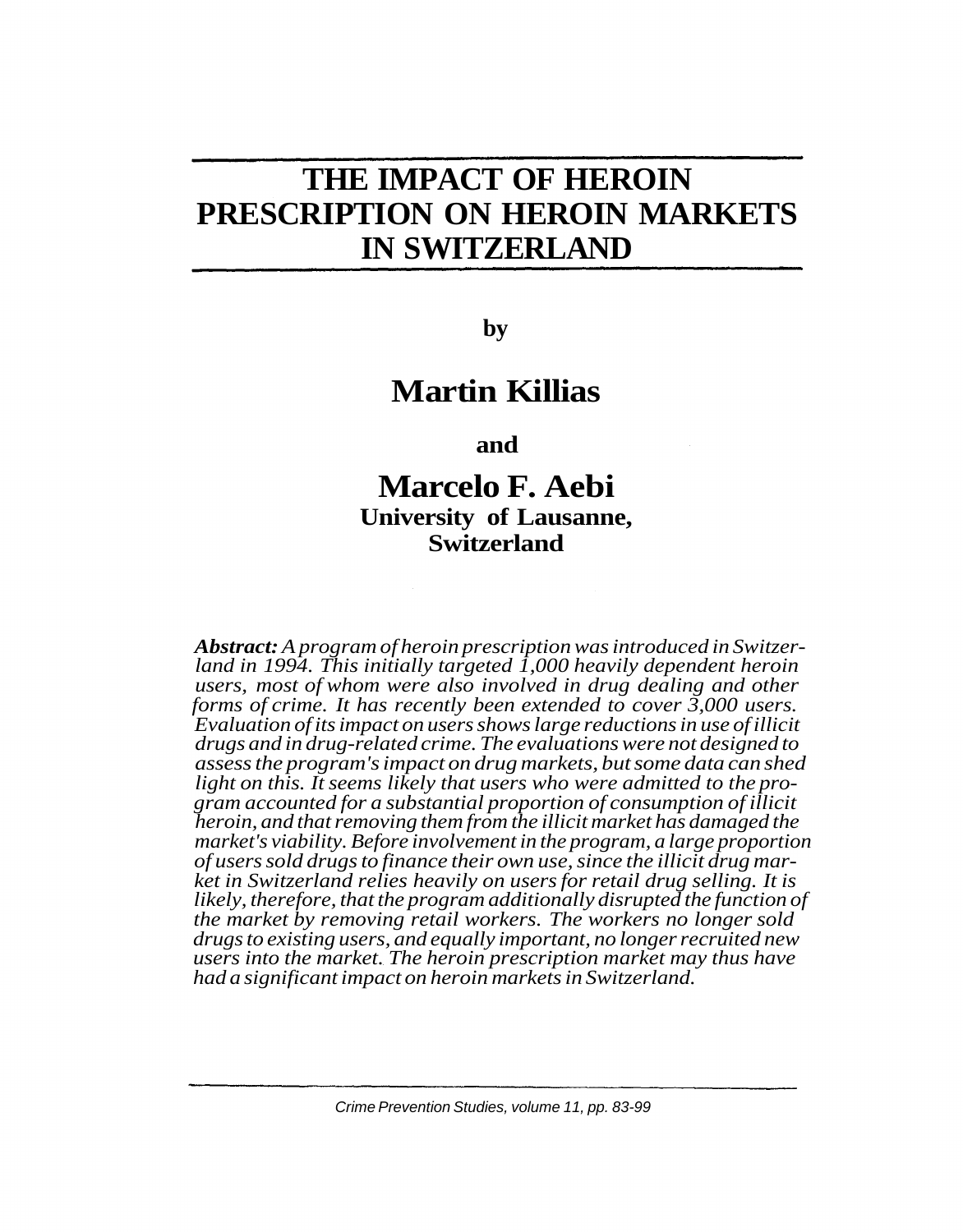## **SWISS DRUG POLICY: FROM NEEDLE PARKS TO DRUG SUBSTITUTION**

Until the late 1980s, Switzerland followed a conventional drug policy, with heavy police pressure on addicts and dealers. Until around 1985 and after, it was standard practice to confiscate injecting materials. The sudden appearance of AIDS, and — in an international perspective — the unusually high prevalence rate of HIV infection led to a rethinking of conventional practice. It was recognized that the drug problem played a substantial role in this context. Nearly one half of the regular heroin users were found to be HIV positive at that time.

The immediate response was the establishment of medical care for drug addicts. Among other measures, sterile injection materials were made available to addicts on a large scale, and certain cities opened injection rooms where addicts could also get various forms of social and medical assistance. This policy was very successful in the sense that those who started injecting heroin after its implementation, i.e. after around 1985, were found to test positive for HIV at a rate of less than 5% (Grob, 1993). An unanticipated side effect of offering social and medical assistance to addicts and, concomitantly, reducing police pressure on drug markets, was the extension of needle parks in major Swiss cities to dimensions never seen before. This stage of Swiss drug policy produced particularly ugly images of drug misuse that attracted international coverage as an example of the dangers of liberal drug policies.

Within Switzerland, public drug-using sites led to major public order problems in certain urban areas (Eisner, 1993). The feeling that "something" should be done about these sites was shared by all significant political forces. However, vigorous steps to "close" the Zurich needle park failed to eradicate the problem; such initiatives only shifted addicts to adjacent residential and commercial areas. After a few weeks, a new needle park emerged less than a mile away from its predecessor.

Thus, a wide political consensus to close all needle parks emerged in the country, as well as the .wish to try new drug policies that might allow the maintenance of medical and social assistance to addicts without producing new public using sites. In this context, drug substitution became an essential part of Switzerland's national drug policy (Killias, 1999). Despite strong opposition to its introduction in late 1993, several referendums have confirmed that drug substitution is supported by a large majority of voters. In October 1998, the Parliament voted a law allowing extension of heroin prescription to 3,000 (instead of fewer than 1,000) subjects. On June 13, 1999, this law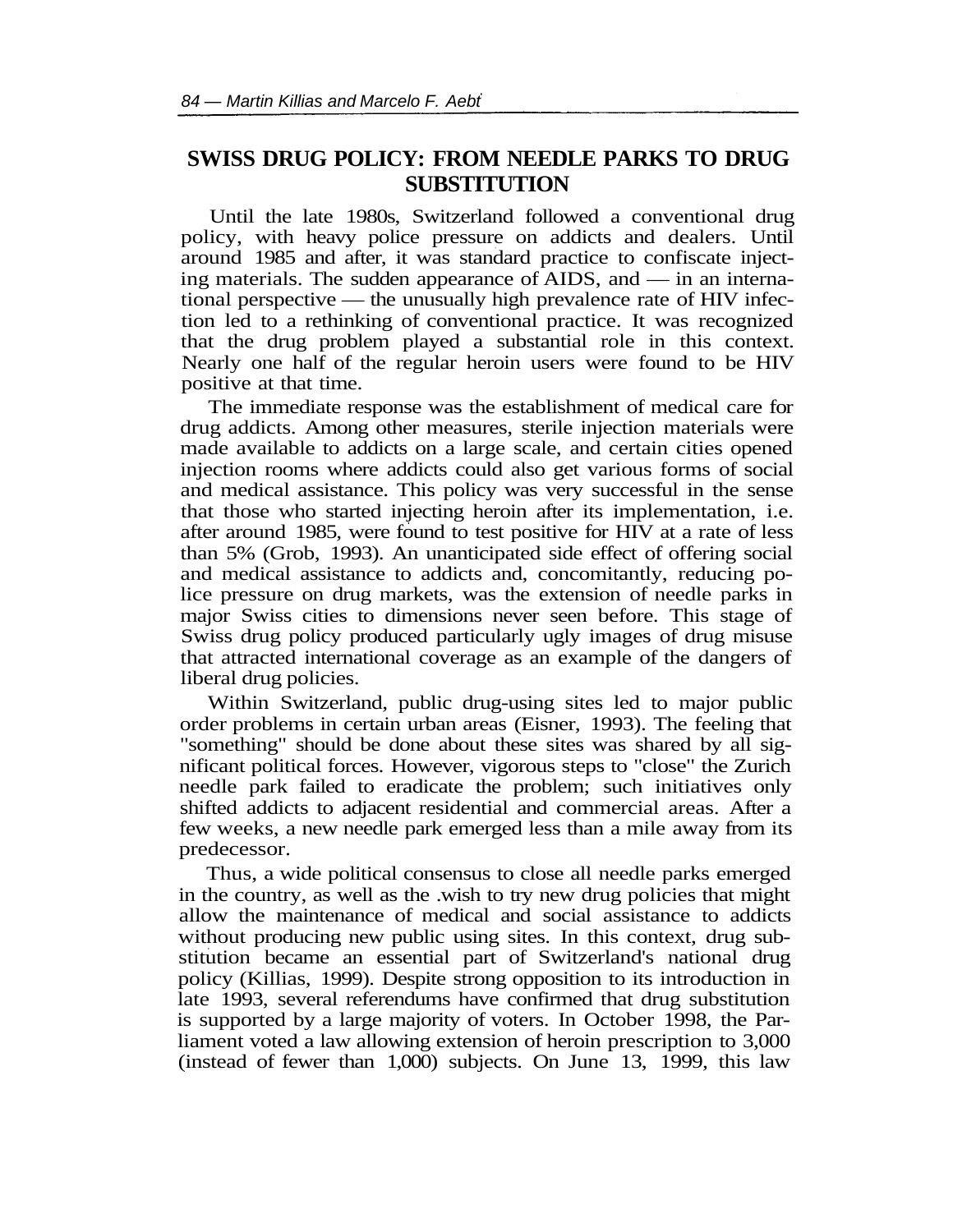was accepted in a national referendum with 55% of the votes approving the measure.

### **HOW DOES DRUG SUBSTITUTION WORK?**

Late in 1993, the Swiss government decided to allow, on an experimental basis, trials with prescription of heroin (and a few other opiates). After an initial pilot period, this program was extended to about 1,000 recipients, of which 800 received heroin. In addition to this project, methadone was made available to about 15,000 users. Thus, a significant part of Switzerland's opiate users became engaged in substitution programs.<sup>1</sup> In this paper, we are only concerned with heroin prescription. $^{2}$ 

The main features of heroin prescription are (Uchtenhagen, 1997a; Rihs-Middel, 1994):

- In order to qualify, users have to (1) be at least 20 years of age; (2) have been addicted to heroin — daily use — for at least two years; (3) present signs of deterioration of health and/or social relations as a result of drug use; and (4) be engaged in conventional treatment without success despite two or more attempts.
- Those prescribed heroin are assigned to special clinics that offer also a wide array of medical and social assistance. No clinic has more than 150 patients.
- Heroin can be obtained solely at the clinic, and it has to be injected on the spot. No heroin can be taken away. If the patient is unable to attend the clinic, he/she will be aided by receiving methadone.

The population enrolled on this program presented a wide range of medical<sup>3</sup> and social problems (Uchtenhagen, 1997b); they also displayed an unusually high involvement in drug use and crime:

- Overall, the average age of participants was just over 30, with an average career of heroin use of 10 years.
- The prevalence of criminal backgrounds was unusually high: 87% had a criminal record, with an average of eight previous convictions. More than half had been imprisoned at least once. For the general (male) Swiss population of that age, the lifetime prevalence of convictions is about 25%, and the lifetime prevalence of custodial sentences is about 6%.
- According to self-reports (Killias and Rabasa, 1998), around 70% were engaged in offending during the six months before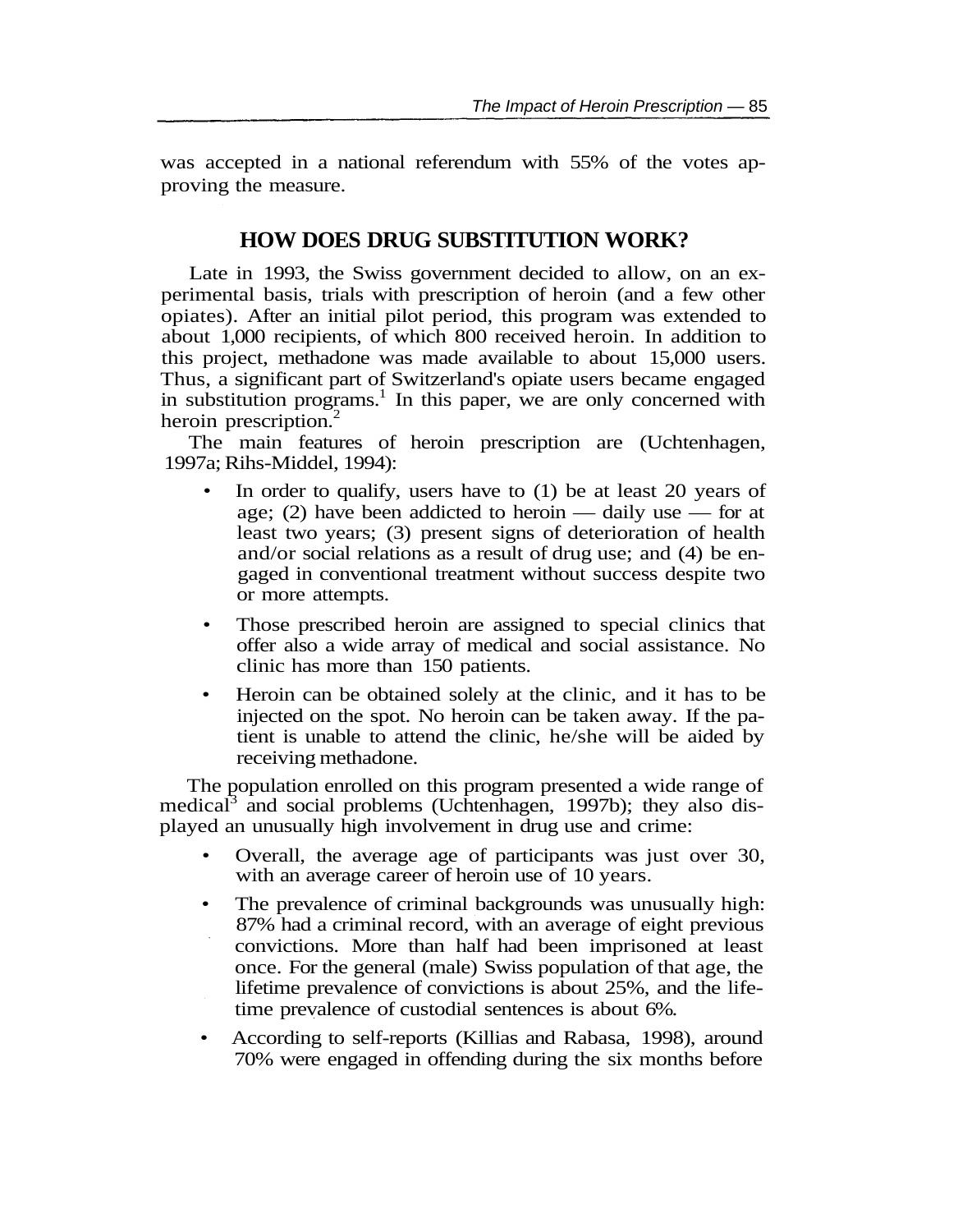admission to the program, more than 50% were involved in drug trafficking, around 40% in minor thefts (e.g., shoplifting, receiving or selling stolen property) and more than 10% in serious thefts (e.g., mugging, robbery, burglary).

Given the profile of the treated population, occasional criticisms that the Swiss program included many low-level and occasional users seem absolutely unfounded.

It has been estimated that the number of seriously dependent heroin users meeting the program's criteria of eligibility is likely to be about 3,000. Thus, the new extension voted by the Parliament will make heroin substitution available to a significant proportion, if not the most current "problematic" users.

#### **EVALUATIONS OF THE PROGRAM**

As an essential part of the project, all trials had to be evaluated by independent research institutes. The main findings can be summarized as follows:

- (1) Medical and social psychiatric research (Uchtenhagen, 1997a; 1997b) has shown a substantial improvement in health and social conditions among those prescribed heroin. The same is true in relation to employment and social rehabilitation.
- (2) The criminological evaluation (Killias and Rabasa, 1998; Killias et al., 1998) has established a substantial fall in criminal involvement (whether measured by rates of prevalence or incidence). This fall was greatest (50% to 90%) for the most serious offenses, such as burglary, muggings, robbery and drug trafficking. It was observed with all indicators used, i.e. selfreports, victimization, police records, and conviction records. Thus, it is hard to think of any validity problem that could have affected these various and independent crime measures so consistently and to such an extent. Moreover, a comparative study of these measures has shown the validity of selfreported delinquency in this particular context (Aebi, 1999).
- (3) The program's impact on national and city crime levels was not evaluated. It was felt that the number of subjects eligible for heroin substitution was too low to affect aggregate crime levels. Data on muggings from Zurich suggest, however, that some effect might have occurred in this respect (Killias and Rabasa, 1998). Another visible outcome was the substantial reduction of open, drug-using sites in Swiss cities.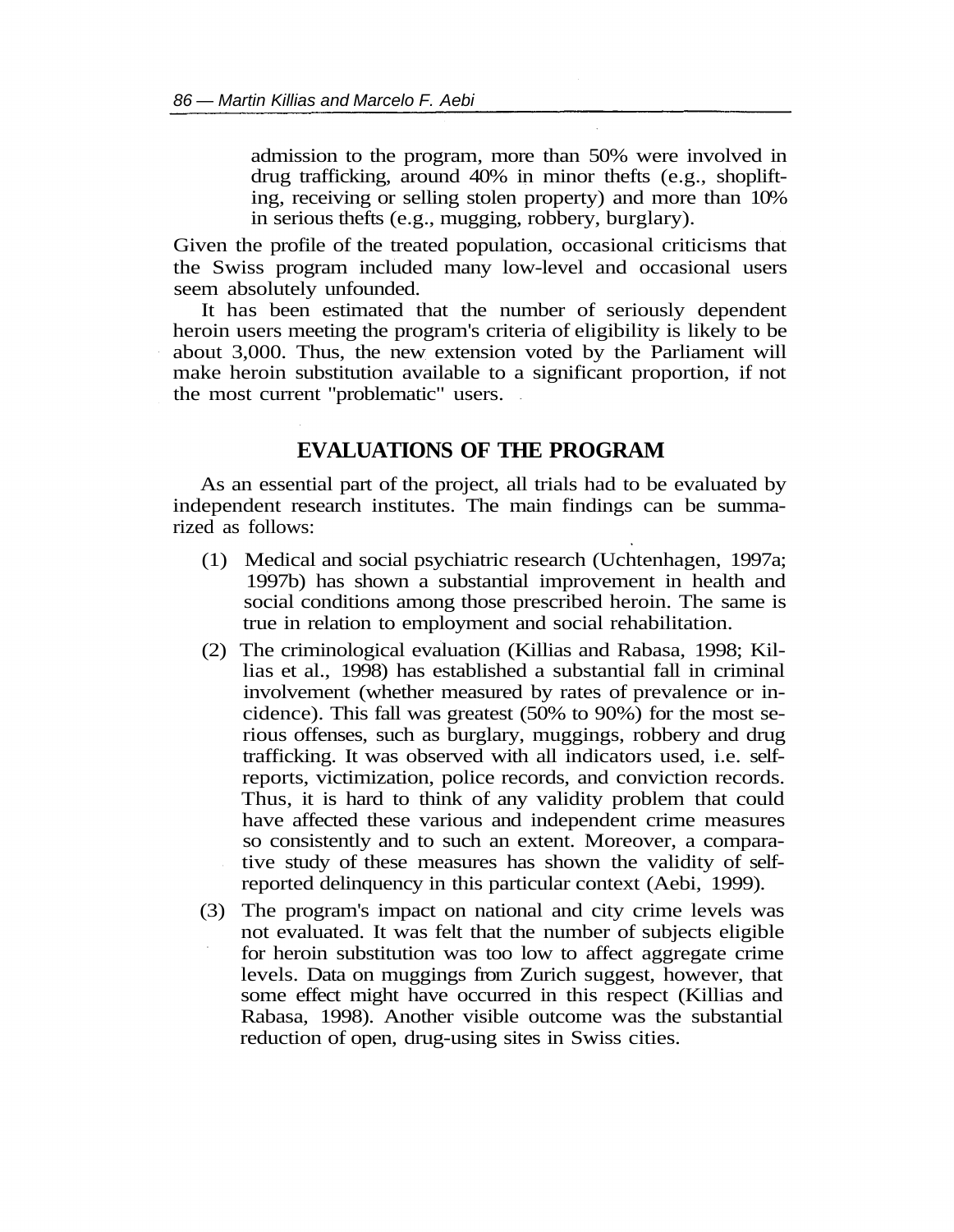(4) For the most part, the evaluations were based on "before and after" comparisons. Only a few randomized trials could be conducted comparing heroin and methadone. The tentative conclusions are that: (1) heroin is more effective in the recruitment of addicts, particularly among those who have failed treatment in the past; (2) those prescribed heroin are complying better with treatment conditions (i.e., less additional drug use); and (3) the drop-out rates tend to be lower for this group (Dobler-Mikola et al., 1998; Uchtenhagen, 1997a).

# **THE IMPACT OF HEROIN SUBSTITUTION ON DRUG MARKETS**

In all its public statements about drug policy and heroin substitution, Swiss government officials consistently denied that this program could produce any effect on drug markets. Of course, the purpose was not to overstate the case of drug substitution, and to gain public support by pointing to positive effects of the program in areas where its success was less debatable (such as, for example, improving health conditions and reducing criminal involvement among addicts).

Since disrupting the heroin market was not included in the program's goals, evaluations have, so far, largely neglected outcomes in this domain, and few data have been collected that might be helpful in analyzing this issue. The following sections of this paper assemble what limited empirical results there are on drug dealing and describe, to a large extent hypothetically, longer-term effects of drug substitution on the heroin market.

#### **Reduction of Demand Through Heroin Substitution**

The main reason why Swiss policy makers did not anticipate effects of the current program on drug markets was the small number of addicts treated with heroin. At best, three to five percent of the estimated number of regular heroin users are currently prescribed heroin. Some might argue, therefore, that by taking out this small a share of actual buyers, no significant reduction in demand might be obtained on the market. The same argument might, implicitly, apply even with program's future extension to 3,000 regular users.

The problem with this view is that, within a given population of users, the distribution of actual consumption may be heavily skewed. As with alcohol — where 5% of the drinkers might account for 50% or more of the actual demand — a minority of heavy, regular heroin us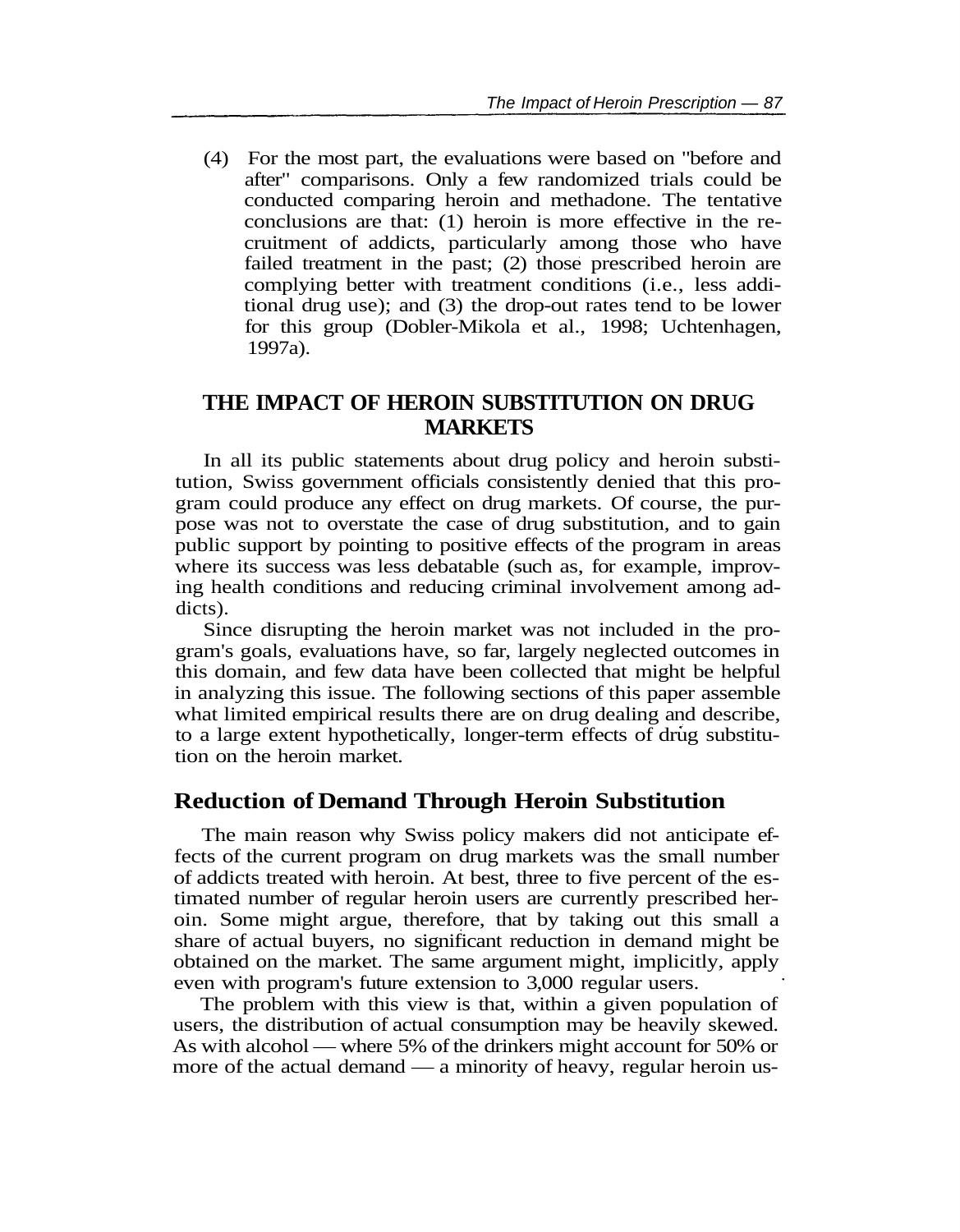ers might absorb a disproportionate quantity. Since heroin substitution tends to reach especially problematic users, i.e., heavy consumers, and assuming that 3,000 addicts represent 10% to 15% of Switzerland's heroin users, it does not seem not unrealistic to speculate that they may account for 30% to 60% of the demand for heroin on illegal markets.

#### **The Outlook for Potential Market Responses**

The question arises as to how the market will react to a drop in demand of such proportions. One possible strategy might be to promote new drugs, or those which are currently less popular in Switzerland, such as cocaine. It is difficult to assess whether such strategies will be successful, as displacement effects are always hard to study, whatever the offense to be prevented and the possible "alternative" crimes might be.

The data collected so far tend to show, however, a decline not only of nonprescribed heroin consumption, but also of other illicit drugs. As the following tables illustrate, police, as well as self-report data, consistently show that use of illicit drugs fell among those prescribed heroin; more significantly, incidence as well as "daily" use — i.e., proxy measures of the actual volume of consumption — decreased more than the number of users.

For example, in Table 1, police records show that the prevalence rate of police contacts (i.e., the percentage of patients contacted by the police) for use or possession of heroin during the first six months of treatment decreased by 68% in comparison to the six months preceding the treatment. When the comparison is extended to periods of 24 months before and after admission to the program, the decrease is 71%. Concerning the incidence rates of police contacts (i.e., the mean number of contacts per person), Table 2 shows that, for the same offense, the decrease is 78% for the six-month period and *88%* for the two-year period. $4$ 

In Table 3 we can see that before admission and according to selfreports, those who did not use cocaine over the previous six months represented only 15% of the sample; but the proportion of noncocaine users increased progressively to 28% six months after admission, 35% after 12 months and, finally, 41% after 18 months. At the same time, Table 4 shows that 18 months after the beginning of the treatment, the daily users of nonprescribed heroin had fallen to 6%, while nonusers increased to 74%.

The reduction in the use of illicit drugs among subjects enrolled in heroin substitution points to a possibly opportunistic character of the use of additional drugs. Cocaine and other drugs were perhaps used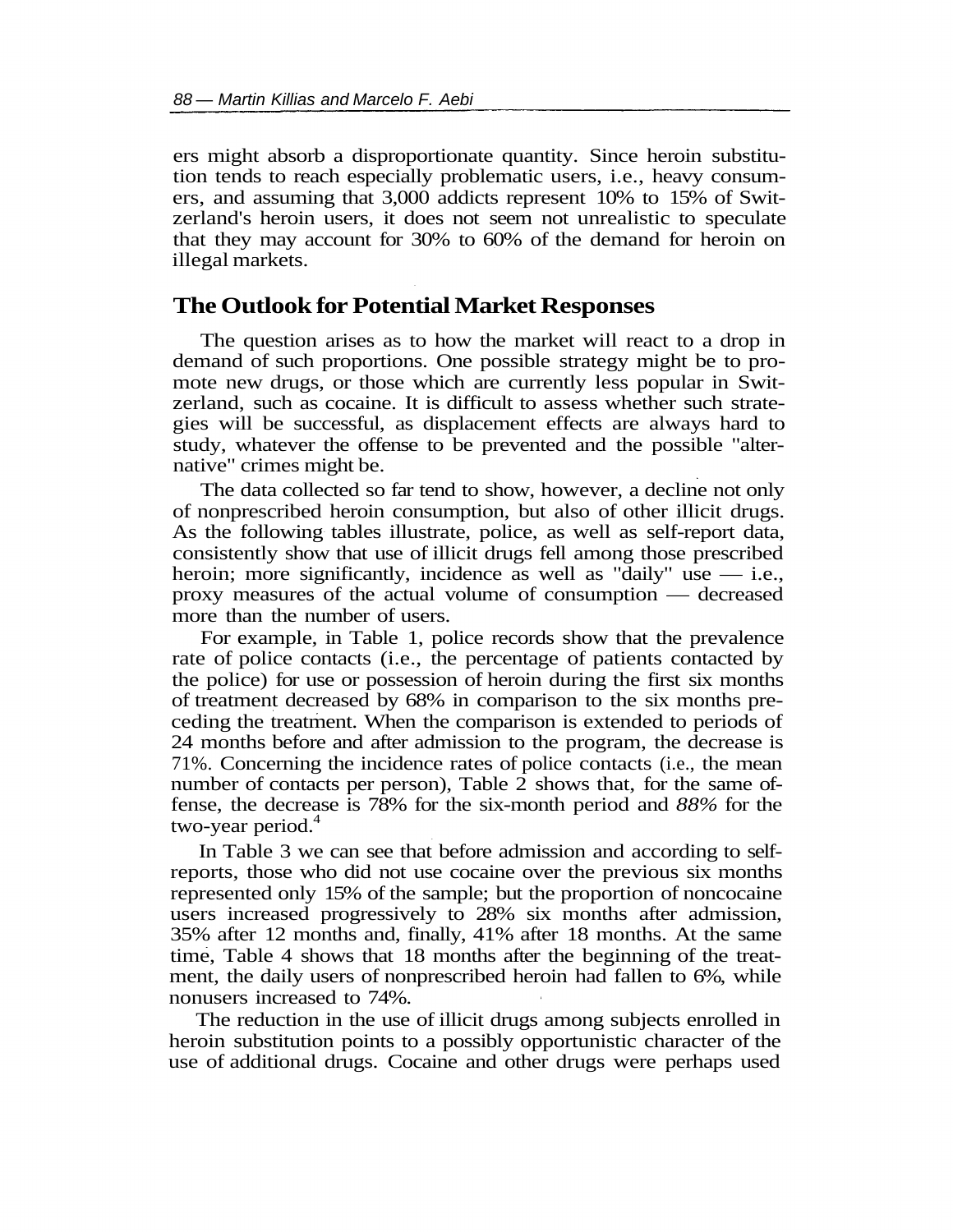whenever heroin was unavailable or available only under unacceptable conditions.

# **Table 1: Drop in Prevalence Rates of Police Contacts for Use/Possession of Hard Drugs by Matched Periods of Time Before and After Admission to the Program**

|                     |                                                       |                                                         | Observation Period                                      |                                                         |
|---------------------|-------------------------------------------------------|---------------------------------------------------------|---------------------------------------------------------|---------------------------------------------------------|
| <b>Substance</b>    | 6 months<br>before vs. 6<br>months after<br>$(N=604)$ | 12 months<br>before vs. 12<br>months after<br>$(N=336)$ | 18 months<br>before vs. 18<br>months after<br>$(N=153)$ | 24 months<br>before vs. 24<br>months after<br>$(N=108)$ |
| Heroin              | -68%                                                  | $-68%$                                                  | $-77%$                                                  | $-71%$                                                  |
| Cocaine/<br>ecstasy | $-47%$                                                | -40%                                                    | $-50%$                                                  | -48%                                                    |
| Other drugs         | $-68%$                                                | -72%                                                    | -43%                                                    | -43%                                                    |

# **Table 2: Drop in Incidence Rates of Police Contacts for Use/Possession of Hard Drugs by Matched Periods of Time Before and After Admission to the Program**

|                     |                                                       |                                                         | <b>Observation Period</b>                               |                                                         |
|---------------------|-------------------------------------------------------|---------------------------------------------------------|---------------------------------------------------------|---------------------------------------------------------|
| <b>Substance</b>    | 6 months<br>before vs. 6<br>months after<br>$(N=604)$ | 12 months<br>before vs. 12<br>months after<br>$(N=336)$ | 18 months<br>before vs. 18<br>months after<br>$(N=153)$ | 24 months<br>before vs. 24<br>months after<br>$(N=108)$ |
| Heroin              | $-78%$                                                | $-82%$                                                  | -87%                                                    | -88%                                                    |
| Cocaine/<br>ecstasy | $-54%$                                                | $-47%$                                                  | -48%                                                    | $-54%$                                                  |
| Other drugs         | $-85%$                                                | -69%                                                    | $-35%$                                                  | -36%                                                    |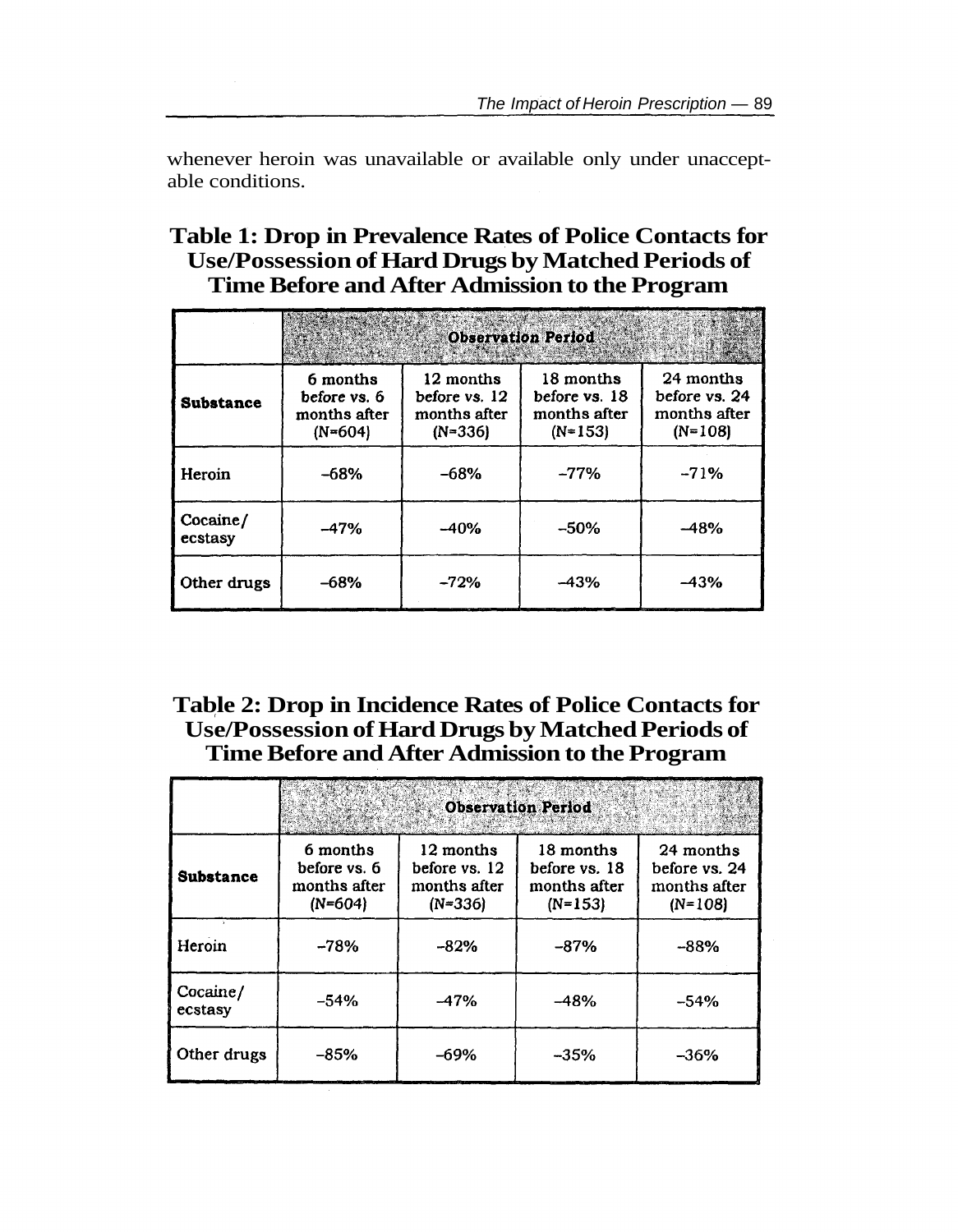# **Table 3: Prevalence of Self-reported Use of Cocaine Before and After Admission, by Reference Periods of Six Months (N=237)**

| the Court of the Court             | 6 months<br>before the<br>beginning of<br>the<br>treatment | After 6<br>months in<br>treatment | After 12<br>months in<br>treatment | After 18<br>months in<br>treatment |
|------------------------------------|------------------------------------------------------------|-----------------------------------|------------------------------------|------------------------------------|
| No use in the last six<br>months   | 15%                                                        | 28%                               | 35%                                | 41%                                |
| Some use in the last six<br>months | 56%                                                        | 63%                               | 61%                                | 52%                                |
| (Almost) daily use                 | 29%                                                        | 7%                                | 4%                                 | 5%                                 |
| Answer not clear                   | 0%                                                         | 3%                                | 0%                                 | 2%                                 |

Sign tests for each line between first and last period:  $p \le 0.001$ . Source: Uchtenhagen (1997b:70).

# **Table 4: Prevalence of Self-reported Use of Nonprescribed Heroin Before and After Admission, by Reference Periods of Six Months (N=237)**

|                                    | 6 months<br>before the<br>beginning of<br>the<br>treatment | After 6<br>months in<br>treatment | After 12<br>months in<br>treatment | After 18<br>months in<br>treatment |
|------------------------------------|------------------------------------------------------------|-----------------------------------|------------------------------------|------------------------------------|
| No use in the last six<br>months   | 4%                                                         | 61%                               | 72%                                | 74%                                |
| Some use in the last six<br>months | 14%                                                        | 30%                               | 20%                                | 19%                                |
| (Almost) daily use                 | 81%                                                        | 6%                                | 5%                                 | 6%                                 |
| Answer not clear                   | $0\%$                                                      | 3%                                | 4%                                 | $1\%$                              |

Sign tests for each line between first and last period:  $p \le 0.001$ . Source: Uchtenhagen (1997b: 70).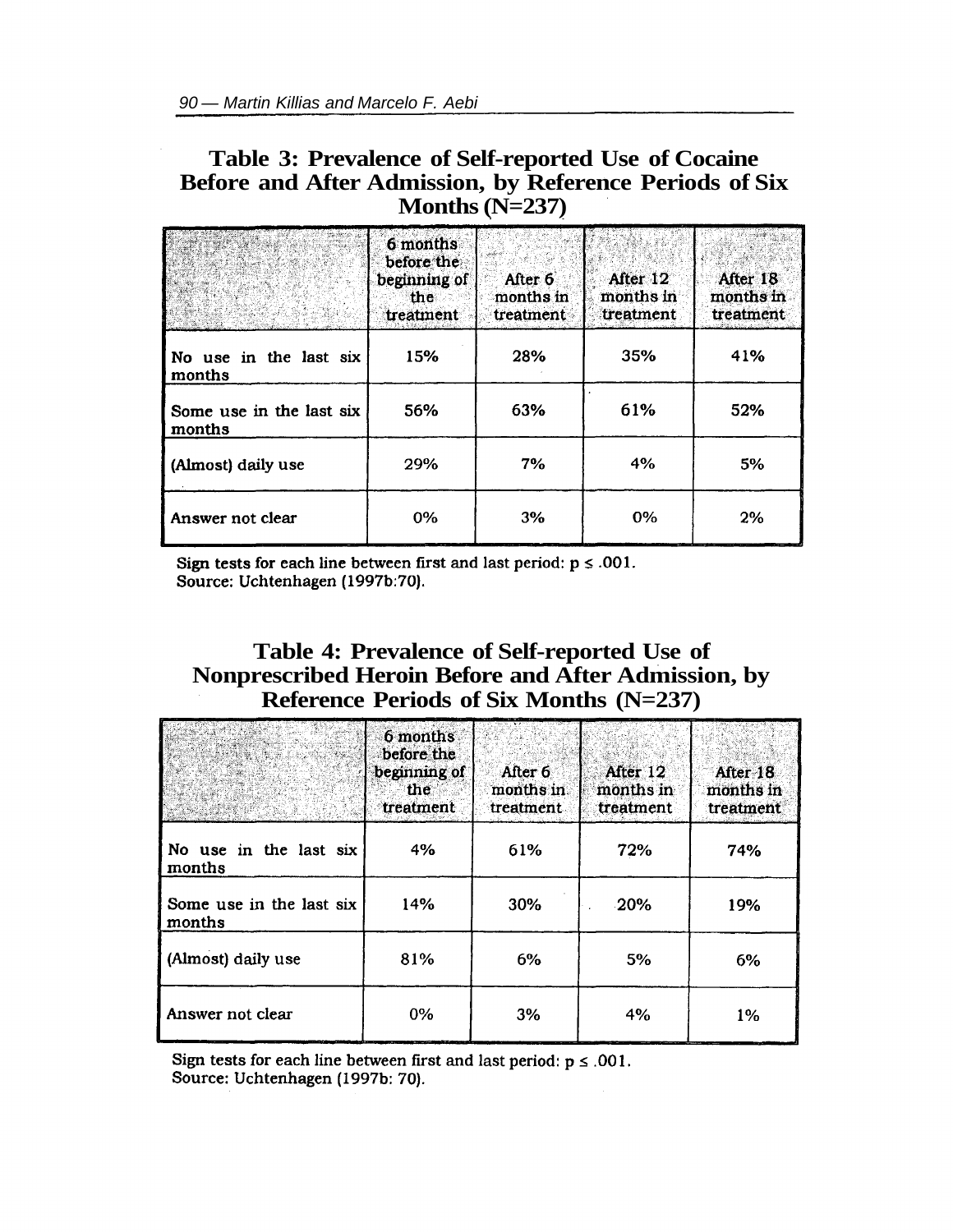Another market response might be to maintain demand at current levels by lowering prices. This might help in the recruitment of new consumers, an option we shall look at more carefully in the following section. Demand could also be stimulated by encouraging the remaining black-market customers to increase their consumption. Earlier research has indeed shown demand to be highly elastic in the sense that users of opiates manage to adapt consumption to market conditions, such as availability of preferred drugs, quality, prices, and the availability of cash (Grapendaal et al., 1995; Grapendaal, 1992). Therefore, lower prices could lead existing users to increase the quantities consumed and thereby increase the severity of their dependency. Research conducted in the U.S. has shown that drug use varies consistently according to availability of drugs, prices, and legal restrictions (cf. Hawkins et al., 1995). On the other hand, the results shown in Tables 1 to 4 suggest that a shift to increased consumption, either of heroin or other nonprescribed drugs, did not occur once addicts got their "base rate" through substitution programs.

Lower prices mean reduced profits, at least if costs of production, supply, and distribution cannot be adapted. Thus, such policies might impose some strain on organizations of dealers and increase internal conflict. Recent shifts in distribution networks and the emergence of new distributors (as well as the disappearance of others) may well be related to shrinking margins.

Interestingly, we are not aware of any research available, in Switzerland and other European countries, on the effects of lower prices on users, their habits of use, and networks of dealers. This lack of research is the more surprising as Europe has seen a dramatic drop in street prices of heroin over the last five to eight years. In Switzerland before 1990, one gram used to be sold for at least 500 Swiss francs, i.e., about \$300. Since then the price per gram has fallen to about 70 francs, about \$45. The reasons for this dramatic drop could be external, i.e., related to the emergence of new supply lines and distribution networks, and totally independent of local substitution programs and the impact they might have had on demand.

However, the prices of heroin, cocaine, and marijuana did not follow the same trend. Marijuana remained fairly stable at about 10 Swiss francs per gram (about \$6.5) over the last 10 years. Cocaine prices dropped from less than 200 francs (\$130) to about 120 francs  $($ \$80) per gram.<sup>5</sup> Thus, the drop of heroin prices was incomparably more dramatic. These different trends support the idea that demand for heroin might have declined. On the other hand, heroin prices started to decrease before 1994, when heroin treatment became an official option. The trend was similar in other countries without heroin prescription programs. The "missing link" may have been metha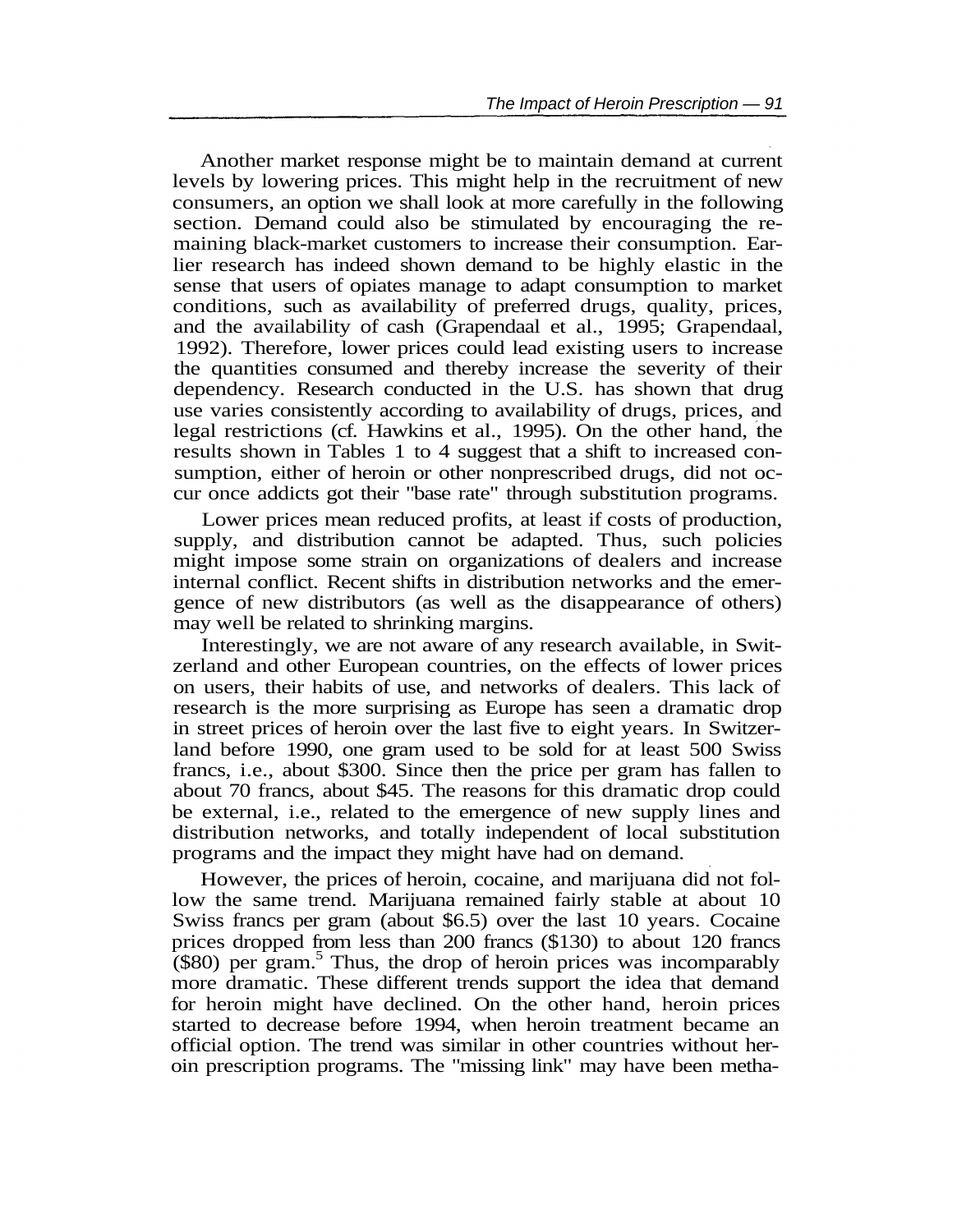done prescription. Although somewhat less effective in preventing use of nonprescribed drugs, it certainly reduces the volume of demand among those treated, and it is, as a treatment option (Office Federal de la Sante Publique [OFSP], 1996), available to far larger numbers within and outside of Switzerland. Currently, about 15,000 of an estimated number of 30,000 regular opiate users receive methadone as a treatment. It would be surprising if a program of that size had no effect on demand. Research on drug markets in London confirmed, indeed, that markets are vulnerable to demand reduction through drug substitution programs (Edmunds et al., 1996).

With cocaine and marijuana the story may be different. Although the production of marijuana has increased substantially in recent years, especially within Switzerland, the prices may have been stabilized by an increasing demand, as documented by longitudinal data on drug use (OFSP, 1998). In the case of cocaine almost nothing is known concerning supply and demand, but the best guess may be that there were few changes.

### **Drug Substitution and the Recruitment of New Users**

The current evaluation of substitution programs has established that selling heroin to other users had been the most common criminal activity of heroin users admitted to the program. According to self-reports, more than 50% of all subjects admitted to the program turned out to be dealers. This prevalence rate far exceeds the extent of acquisitive crimes, such as burglary or mugging (Killias and Rabasa, 1998). Police records confirm, for this population, the central role of drug dealing in earning illegitimate incomes (Killias et al., 1998).

Under the heroin substitution program, according to both selfreport and police data (Tables 5 and 6), the prevalence and, even more so, the extent of drug selling dropped considerably. Interestingly, those who continue to sell illegal drugs, tend to be those who maintain use of nonprescribed illegal drugs (mostly cocaine, Table 7), probably because they do not cut their links to this particular milieu, unlike the majority of those on the program.

For example, in Table 5 we can see that, according to self-reports, the prevalence rate of hard-drugs trafficking (i.e., the percentage who admitted this offense) over the six months preceding treatment was 43%. This dropped to 10% during the first six months of treatment and to 6% during the last twelve months. At the same time, the incidence rate (i.e., the mean number of offenses per person) for the same offense decreased from 22.8 to 0.8.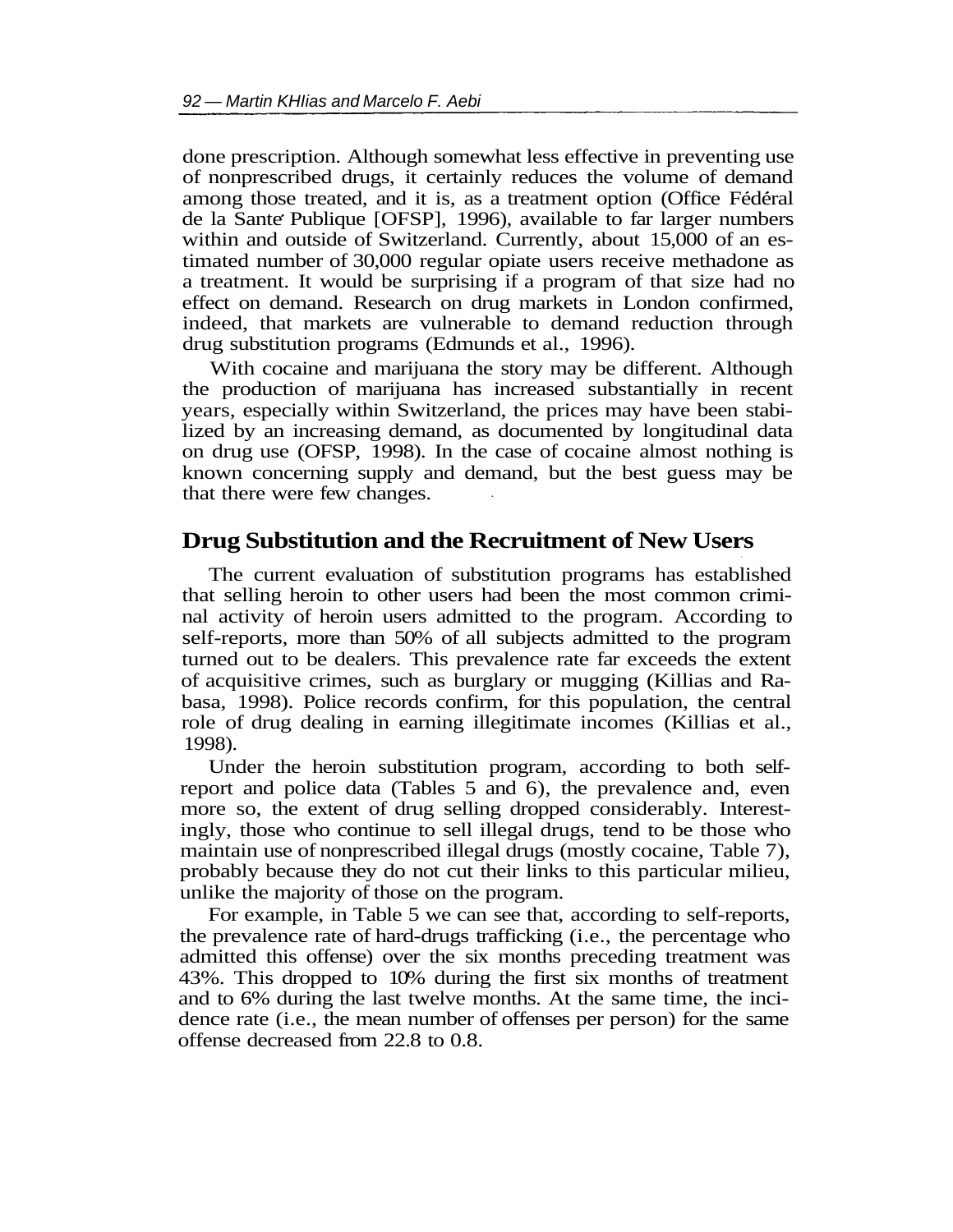**Table 5: Prevalence and Incidence Rates of Selfreported Drug-trafficking for Periods of Six (A, B-l, B-2) and 12 Months (C-l) Before Each Interview (N=242)**

|                                         | 6 months<br>before the<br>beginning of<br>treatment<br>(A) | After 6<br>months in<br>treatment<br>(B1) | After 12<br>months in<br>treatment<br>(B2) | After 24<br>months in<br>treatment<br>(01) |
|-----------------------------------------|------------------------------------------------------------|-------------------------------------------|--------------------------------------------|--------------------------------------------|
| Prevalence of soft-<br>drug trafficking | 23%                                                        | 15%                                       | 12%                                        | 12%                                        |
| Prevalence of hard-<br>drug trafficking | 43%                                                        | 10%                                       | 6%                                         | 6%                                         |
| Incidence of soft-<br>drug trafficking  | 7.8                                                        | 1.5                                       | 2.5                                        | 1.3                                        |
| Incidence of hard-<br>drug trafficking  | 22.8                                                       | 2.8                                       | 1.4                                        | 0.8                                        |

# **Table 6: Drop in Prevalence and Incidence Rates of Police Contacts Related to Drug-trafficking, by Matched Periods of Time Before and After Admission to the Program**

|            |                                                          |                                                            | <b>Observation Period</b>                                  |                                                            |
|------------|----------------------------------------------------------|------------------------------------------------------------|------------------------------------------------------------|------------------------------------------------------------|
|            | 6 months<br>before vs. 6<br>months<br>after<br>$(N=604)$ | 12 months<br>before vs.<br>12 months<br>after<br>$(N=336)$ | 18 months<br>before vs.<br>18 months<br>after<br>$(N-153)$ | 24 months<br>before vs.<br>24 months<br>after<br>$(N=108)$ |
| Prevalence | $-63%$                                                   | $-51%$                                                     | $-61%$                                                     | $-61%$                                                     |
| Incidence  | $-58%$                                                   | $-50%$                                                     | $-73%$                                                     | -80%                                                       |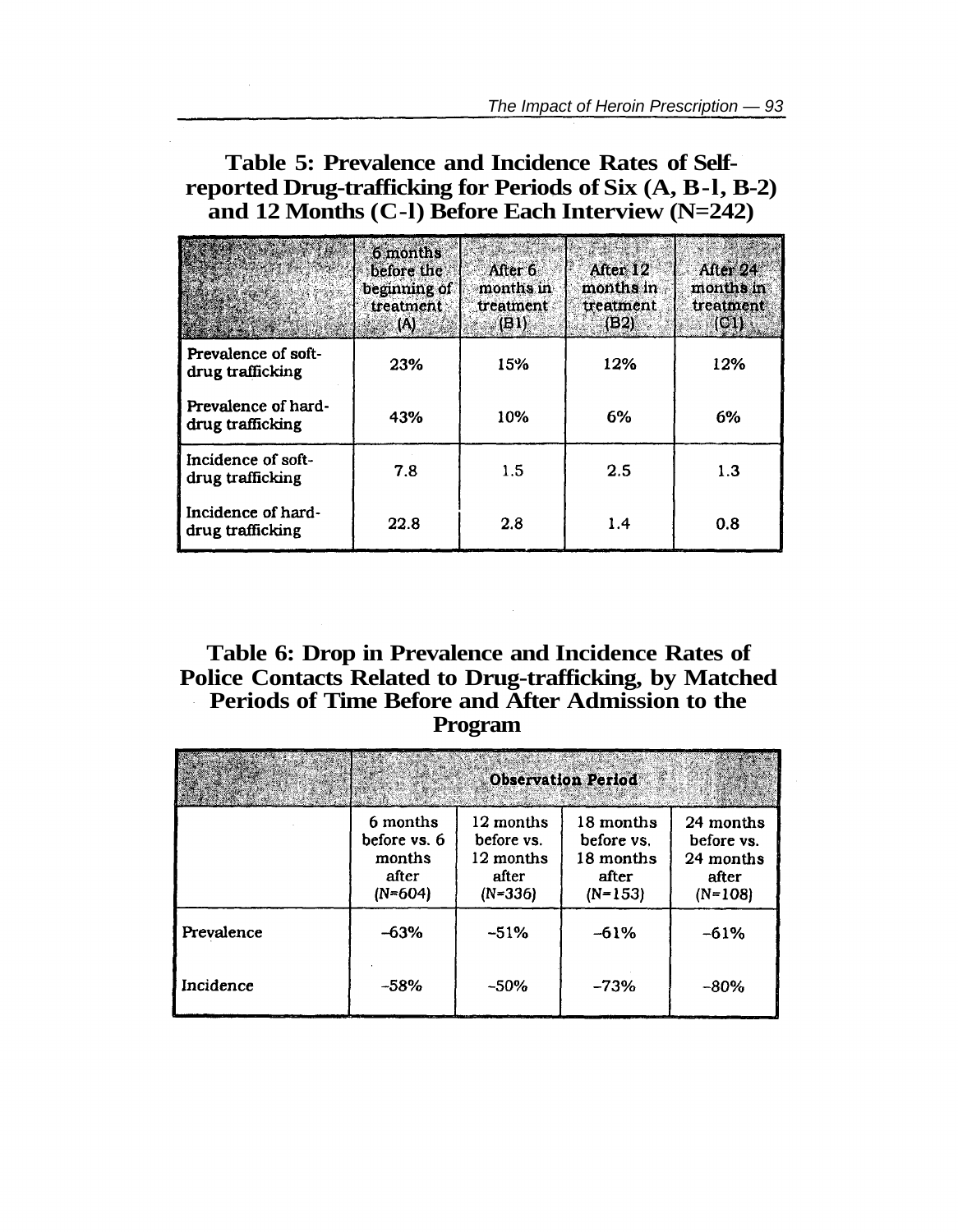In Table 6, police records confirm this trend showing the prevalence rate of police contacts for drug trafficking during the first six months of treatment decreased by 63% in comparison to the six months preceding treatment, while the incidence rate decreased by 58%. When the comparisons are extended to periods of 24 months before and after admission to the program, the decrease is 61% for the prevalence rate and 80% for the incidence rate.

Finally, in Table 7 we can see that, according to self-reports and during the first six months of treatment, 10% of the patients who did not use illicit drugs ("nonconsumers") had sold soft drugs, while among those who used illicit drugs ("consumers") this percentage was 18%. At the same time, the average number of soft-drug trafficking offenses was 0.7 for the non-consumers and 2.6 for the consumers.

# **Table 7: Prevalence and Incidence Rates of Selfreported Drug-trafficking for a Period of Six Months Before Each Interview, by Consumption of Nonprescribed Hard Drugs (Cocaine and/or Heroin; N=305)**

|                                           | After 6 months in treatment<br>(B1) |           |             | After 12 months in treatment<br>(B2) |           |        |
|-------------------------------------------|-------------------------------------|-----------|-------------|--------------------------------------|-----------|--------|
|                                           | non-<br>consumers                   | consumers | p*          | non-<br>consumers                    | consumers | p*     |
| Prevalence of<br>soft-drug<br>trafficking | 10%                                 | 18%       | .09         | 12%                                  | 14%       | NS     |
| Prevalence of<br>hard-drug<br>trafficking | 0%                                  | 16%       | 0.01        | $1\%$                                | 15%       | $-.01$ |
| Incidence of<br>soft drug<br>trafficking  | 0.7                                 | 2.6       | <b>NS</b>   | $2.3***$                             | 2.2       | NS     |
| Incidence of<br>hard drug<br>trafficking  | 0                                   | 4.2       | $\leq 0.01$ | 0.01                                 | 4.0       | ~103   |

\* T-test between groups (nonconsumers and consumers)

\*\* This rate is heavily increased by a patient who admits selling soft drugs daily  $(i.e., 180 times in six months)$ 

In sum, the data consistently suggest that selling of heroin can successfully be reduced to a very large extent by drug substitution.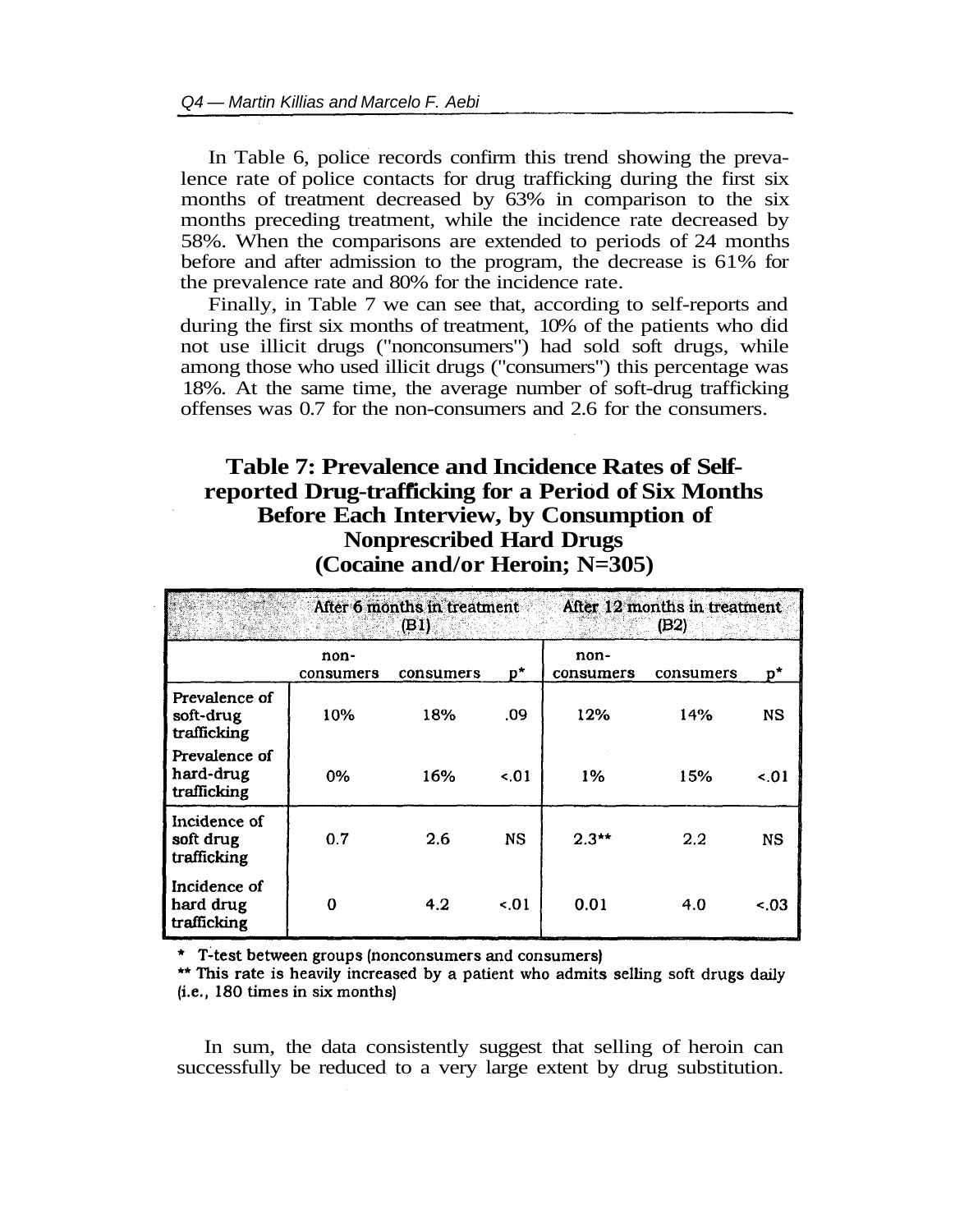The question is how this might affect the recruitment of new users. According to conventional criminological wisdom, any arrested drug dealer will immediately be replaced by a new one (Blumstein, 1986). Even if this may be true, the question remains of how the "loss" of addicted users as sellers of drugs on the streets and outside urban areas might affect supply lines and, especially, the recruitment of new users.

Over the last 15 years or so, the organization of drug distribution systems in Switzerland and other continental countries has undergone a special kind of differentiation. While gangs from Eastern Europe have taken over import and wholesale, the small retail business on the streets tended to remain in the hands of local addicts who sold the substance to their "friends." They also tended to recruit new users through their friendship networks. This pattern matches the results of American research (Hawkins et al., 1995), suggesting that drug-using peers are among the strongest predictors of substance use among youth. Although no recent information is available on this issue in Switzerland, user-dealers seem to play a significant role in the initiation of teenagers into drug use.

Thus, by losing this special "workforce," foreign and international traffickers may face some problems in maintaining the recruitment of new users at former levels. Although they tend to be highly sophisticated in the importation of large quantities at low prices, to date they have had great difficulty in gaining access to new and occasional users. In fact, the number of regular heroin users (prevalence rates) seems to have remained remarkably stable over the last years in all age groups. This conclusion derives from data of the Swiss Health Survey (OFSP, 1998) that suggest stable rates of heroin users, some increase of cocaine use, and a substantial increase of marijuana smoking. Estimates based on police contacts arrived at very similar conclusions (Estermann, 1998). Nor does the drop in drug-related fatalities from 419 (in 1992) to 209 (in 1998) point to a contrary trend in illicit drug use (Office Federal de la Police [OFP], 1999).

Thus, the idea that lower prices may automatically attract new consumers into the market (see Hawkins et al., 1995, concerning American research) may be somewhat simplistic and neglect the crucial role of distribution chains. In fact, such networks are no less crucial in stimulating sales of commodities in legal markets. Simultaneously, the stability of the number of regular heroin users in Switzerland invalidates occasional claims that heroin prescription is "sending the wrong message" to young people, and that it will ultimately increase the number of juvenile drug users (on such claims, see also MacCoun, 1998).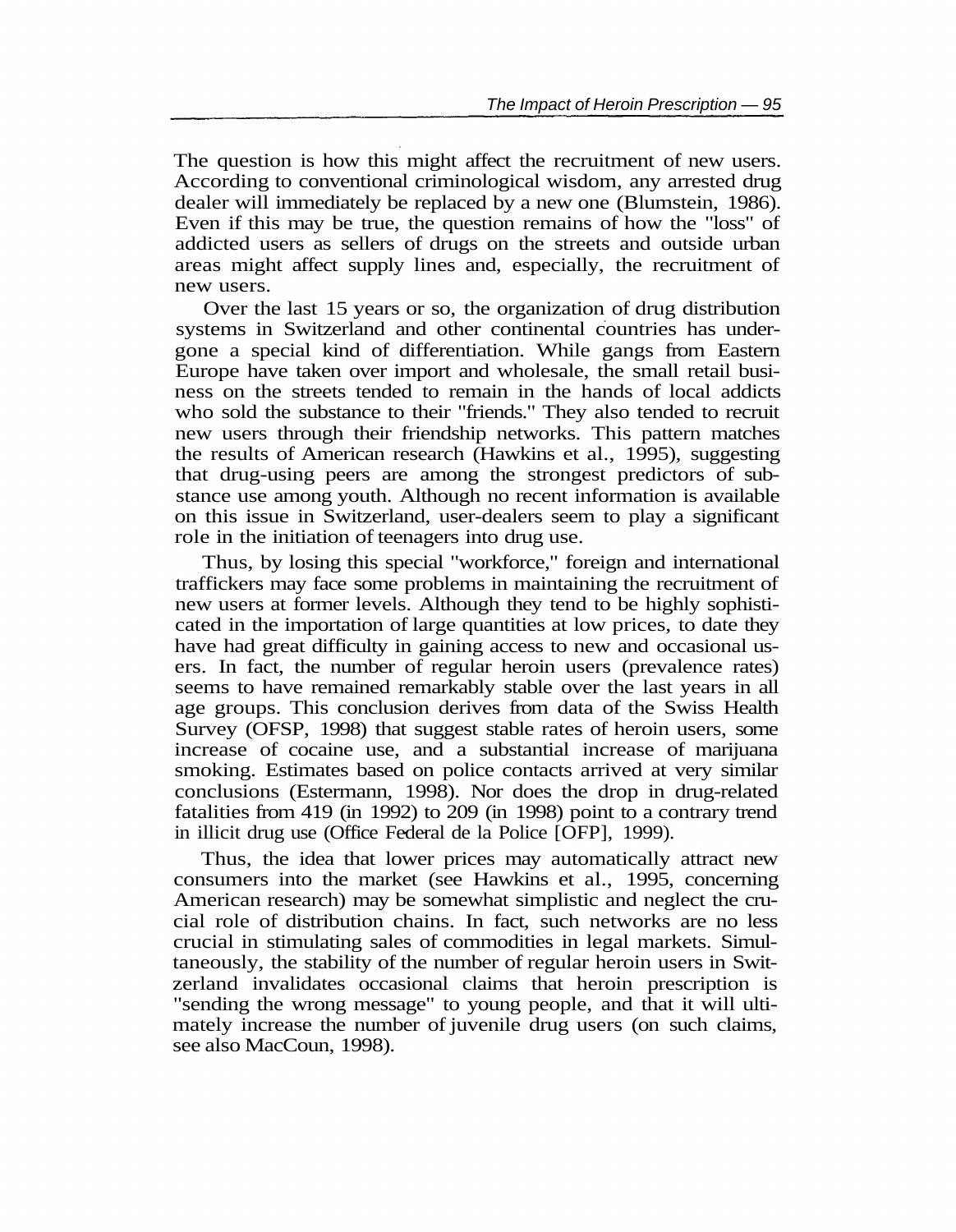Anecdotal accounts from police officers in Zurich suggest that a few changes in distribution networks might have taken place recently. Dealers are no longer operating in the streets but in apartments. The contacts are being established through addicts, often of Swiss background, who look out for clients in the streets, but who no longer sell drugs themselves.<sup>6</sup> This kind of distribution may work well in urban areas with established users, but it may be less effective in rural areas. These contain significant proportions of the Swiss population, and many users originate from them.

In sum, drugs like heroin might become less easily available to casual or novice users or to those who otherwise might wish to experiment out of curiosity. If this should hold true, heroin substitution might become not only a strategy of harm reduction, but contribute to reducing the extent of the drug problem.

# **CONCLUSIONS AND NEW PRIORITIES FOR THE RESEARCH AGENDA**

The Swiss heroin prescription program was targeted at hard-core drug users with very well established heroin habits. These people were heavily engaged in both drug dealing and other forms of crime. They also served as a link between importers, few of whom were Swiss, and the — primarily Swiss — users. As these hard-core users found a steady, legal means for addressing their addiction, they reduced their illicit drug use. This reduced their need to deal in heroin and engage in other criminal activities. Thus, the program had three effects on the drug market:

- It substantially reduced the consumption among the heaviest users, and this reduction in demand affected the viability of the market.
- It reduced levels of other criminal activity associated with the market.
- By removing local addicts and dealers, Swiss casual users found it difficult to make contact with sellers.

So far, very little is known about habits of consumption, ways of recruitment and initiation, and distribution networks. Therefore, one future research priority should be to look more carefully into these factors in order to anticipate potential effects of substitution programs on drug markets. Another priority should be the study of market responses to reduced drug prices. How has the market absorbed the tremendous drop in drug prices in many Western countries? How did trafficking organizations manage the increased internal strain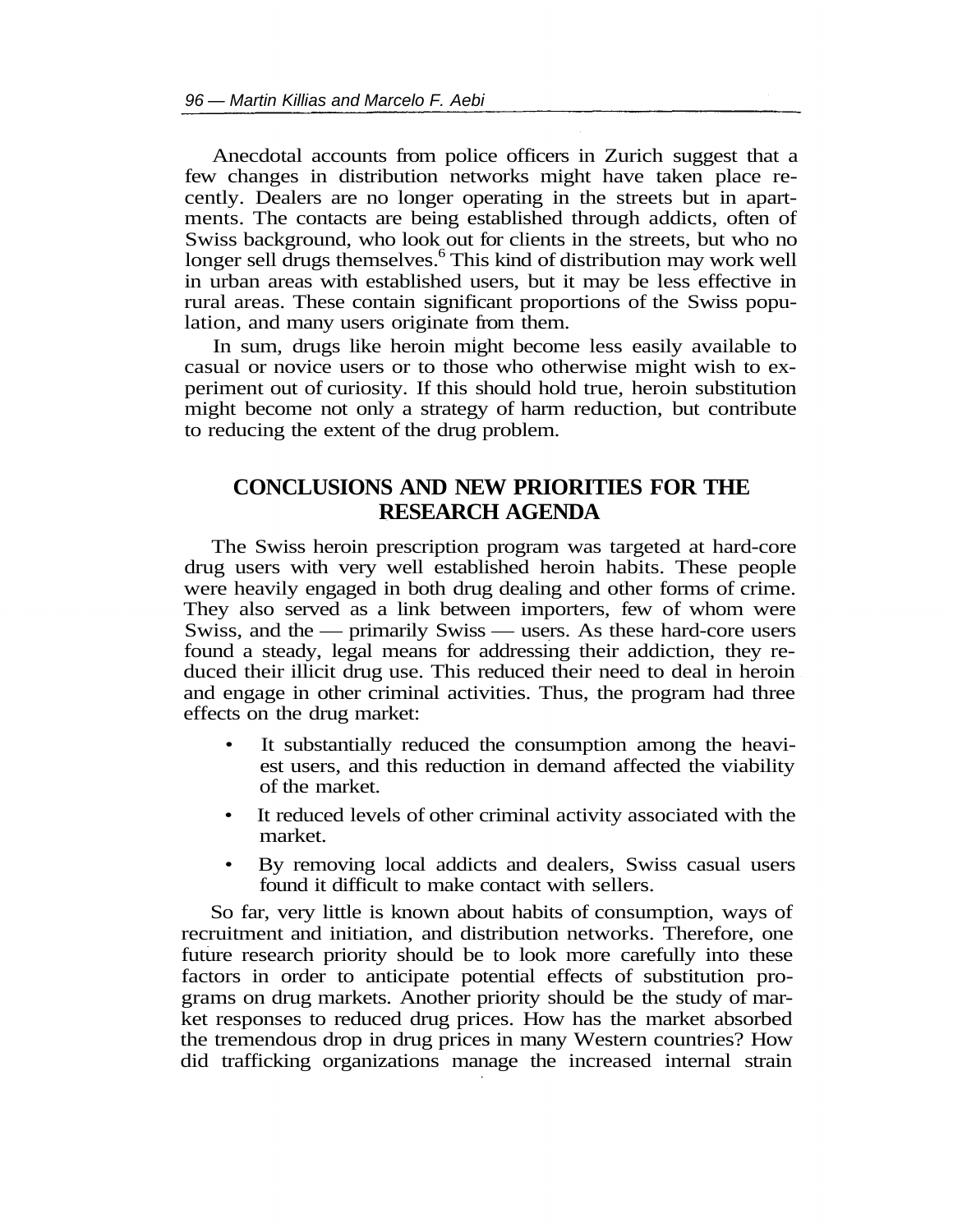and conflict? Eventually, did some traditional organizations (such as Italian and Turkish mafias) leave this market to new ones, e.g., from Albania, for reasons related to insufficient profitability? Or, as recent research suggests (Nett, unpublished), did Turks lose their market position because more and more of their local offspring became addicted themselves?

**•**

*Address correspondence to:* Martin Killias, Ph.D., MA (sociology) Professor of Criminology and Criminal Law, School of Forensic Science and Criminology, University of Lausanne, CH-1015 Lausanne, Switzerland. E-mail: Martin.Killias@ipsc.unil.ch

#### **REFERENCES**

- Aebi, M.F. (1999). "La validite des indicateurs de la criminalite: Les sondages de délinquance autoreporte face aux donnees de police et
	- du easier judiciaire dans le cadre de 1'evaluation des essais suisses de prescription d'heroine." Doctoral dissertation, School of Forensic Science and Criminology, University of Lausanne. Lausanne, SWITZ.
- Blumstein, A. (1986). "Coherence, Coordination, and Integration in the Administration of Criminal Justice." In: van Dijk, J. et al. (eds.), *Criminal Law in Action.* Arnhem NETH: Gouda Quint.
- Dobler-Mikola, A., S. Pfeifer, V. Miiller and A. Uchtenhagen (1998). *Methadon- und heroingestutzte Behandlung Opiatabhdngiger im Vergleich* (Methadon and Heroin-Based Treatment of Addicts Compared). (Report No. 62.) Zurich, SWITZ: Addiction Research Institute.
- Edmunds, M., M. Hough and N. Urquia (1996). *Tackling Local Drug Markets.* London, UK: Home Office.
- Eisner, M. (1993). "Policies Towards Open Drug Scenes and Street Crime: The Case of the City of Zurich." *European Journal on Criminal Policy and Research* l(2):61-75.
- Estermann, J. (1998). "Doch kein zunehmender Heroin- und Kokainkonsum in der Schweiz?" *Sozial- und Prdventiumedizin* 43:173-174.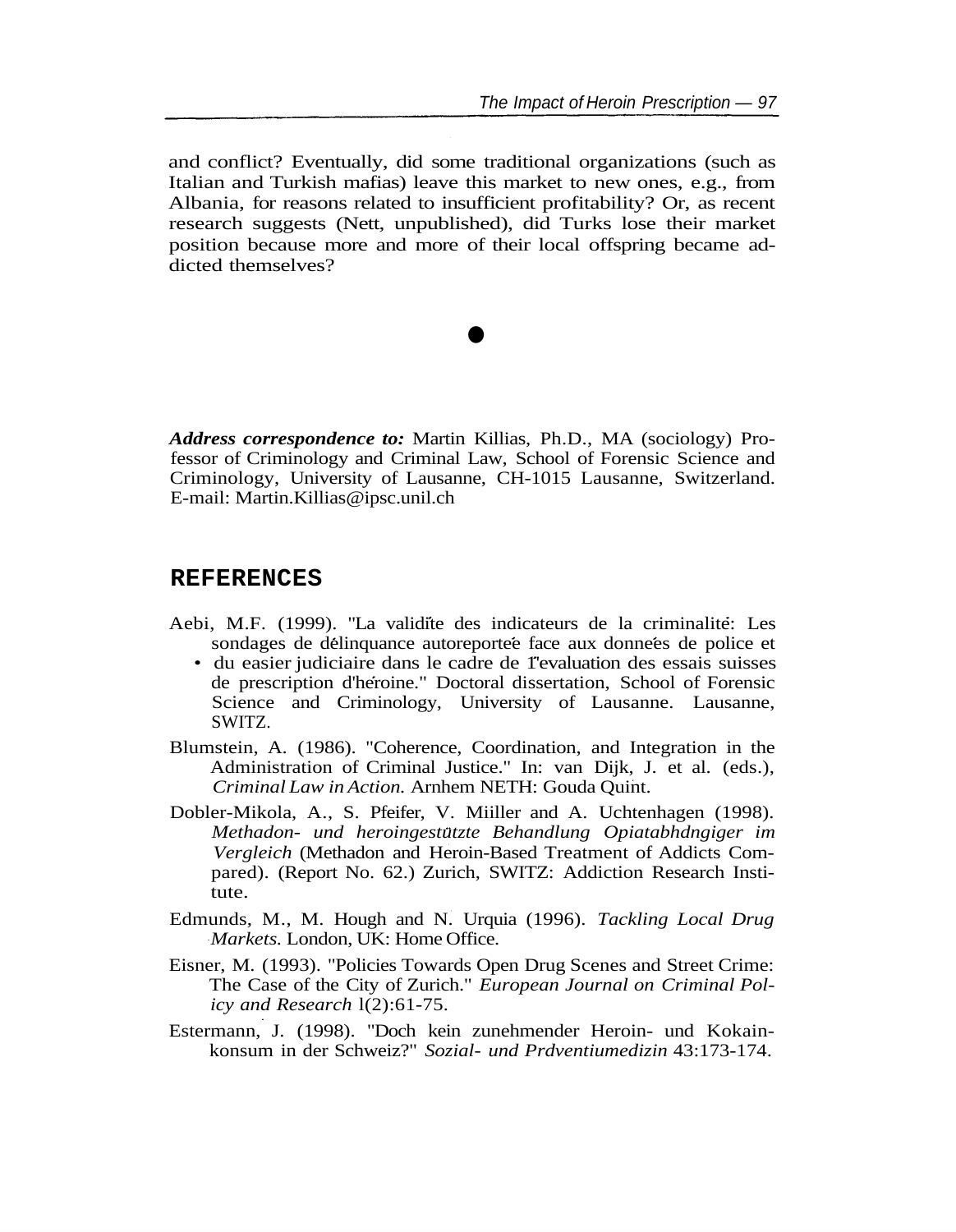- Grapendaal, M. (1992). "Cutting Their Coat According to their Cloth: Economic Behavior of Amsterdam Opiate Users." *The International Journal of the Addictions* 27(4):487-501.
- E. Leuw and H. Nelen (1995). *A World of Opportunities: Life-Style and Economic Behavior of Heroin Addicts in Amsterdam.* Albany, NY: State University of New York Press.
- Grob, P. J. (1993). "The Needle Park in Zurich: The Story and the Lessons to be Learned." *European Journal on Criminal Policy and Research* l(2):48-60.
- Hawkins, J.D., M.W. Arthur and R.F. Catalano (1995). "Preventing Substance Abuse." *Crime & Justice* 19:343-427.
- Killias, M. (1999). "Fighting Evils or Preventing Harm: Switzerland's Drug Policy as a Test of Situational Crime Policies?" In: R. Hood and N.E. Courakis (eds.), *The Changing Face of Crime and Criminal Policy in Europe.* Oxford, UK: University of Oxford, Centre for Criminological Research.
- M.F. Aebi and D. Ribeaud (1998). "Effects of Heroin Prescription on Police Contacts among Drug-Addicts." *European Journal on Criminal Policy and Research* 6(3):433-438.
- and J. Rabasa (1998). "Does Heroin Prescription Reduce Crime? Results from the Evaluation of the Swiss Heroin Prescription Projects." *Studies on Crime and Crime Prevention* 7(1): 127-133.
- and A. Uchtenhagen (1996). "Does Medical Heroin Prescription Reduce Delinquency among Drug-Addicts? On the Evaluation of the Swiss Heroin Prescription Projects and its Methodology." *Studies on Crime and Crime Prevention* 5(2):245-256.
- MacCoun, R.J. (1998). "Toward a Psychology of Harm Reduction." *American Psychologist* 53(11):1199-1208.
- Nett. J.C. (unpublished). "Austausch and Kooperation in lokalen Drogenmarkten."
- Office Federal de la Police (1999). *Statistique suisse des stupefiants 1998.* Berne, SWITZ.
- Office Federal de la Sante Publique (1998). "Nette augmentation de la consommation de cannabis." *Spectra: Prevention et Promotion de la Sante* 14(Dec.):8.
- (1997). *Politique de la Confederation Suisse en matiere de drogue: Des chiffres et des faits.* Berne, SWITZ.
- (1996). *Swiss Methadone Report* (3rd ed.). Berne, SWITZ: author/Addiction Research Foundation.
- Reuband, K.-H. (1998). "Drug Policies and Drug Prevalence: The Role of Demand and Supply." *European Journal on Criminal Policy and Research* 6(3):321-336.